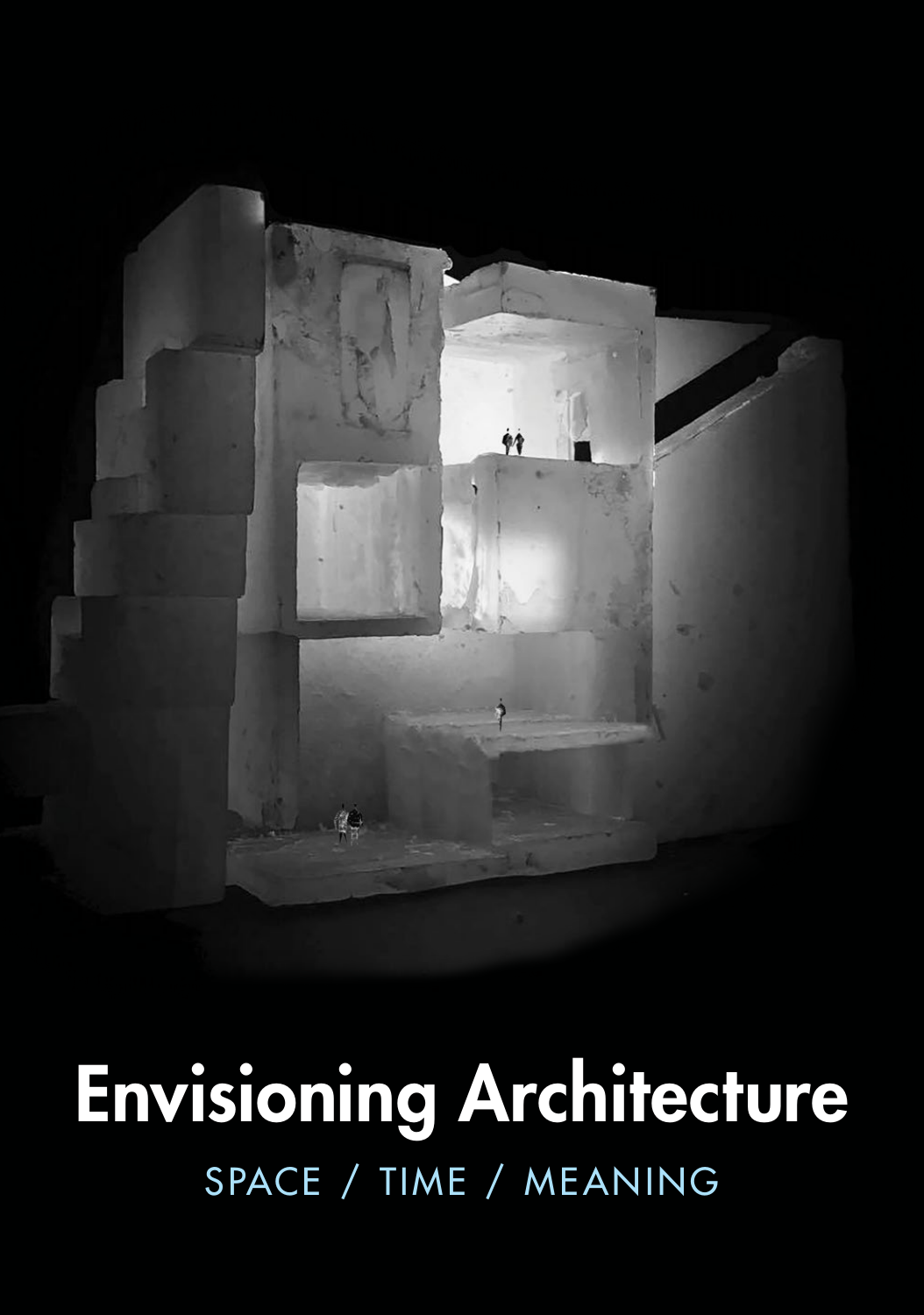# **ENVISIONING ARCHITECTURE: SPACE / TIME / MEANING**

The Proceedings of the 13th Biennial International Conference of the European Architectural Envisioning Association at the Glasgow School of Art, 2017

Edited by Tom Maver, Paul Chapman, Christopher Platt, Victor Portela and David Eaton

Cover Design by David Eaton (image by Olga Tarasova)

Published by the Mackintosh School of Architecture and the School of Simulation and Visualization at the Glasgow School of Art

Typeset by Freight Design (www.freightdesign.co.uk)

ISBN: 978-0-9576660-8-5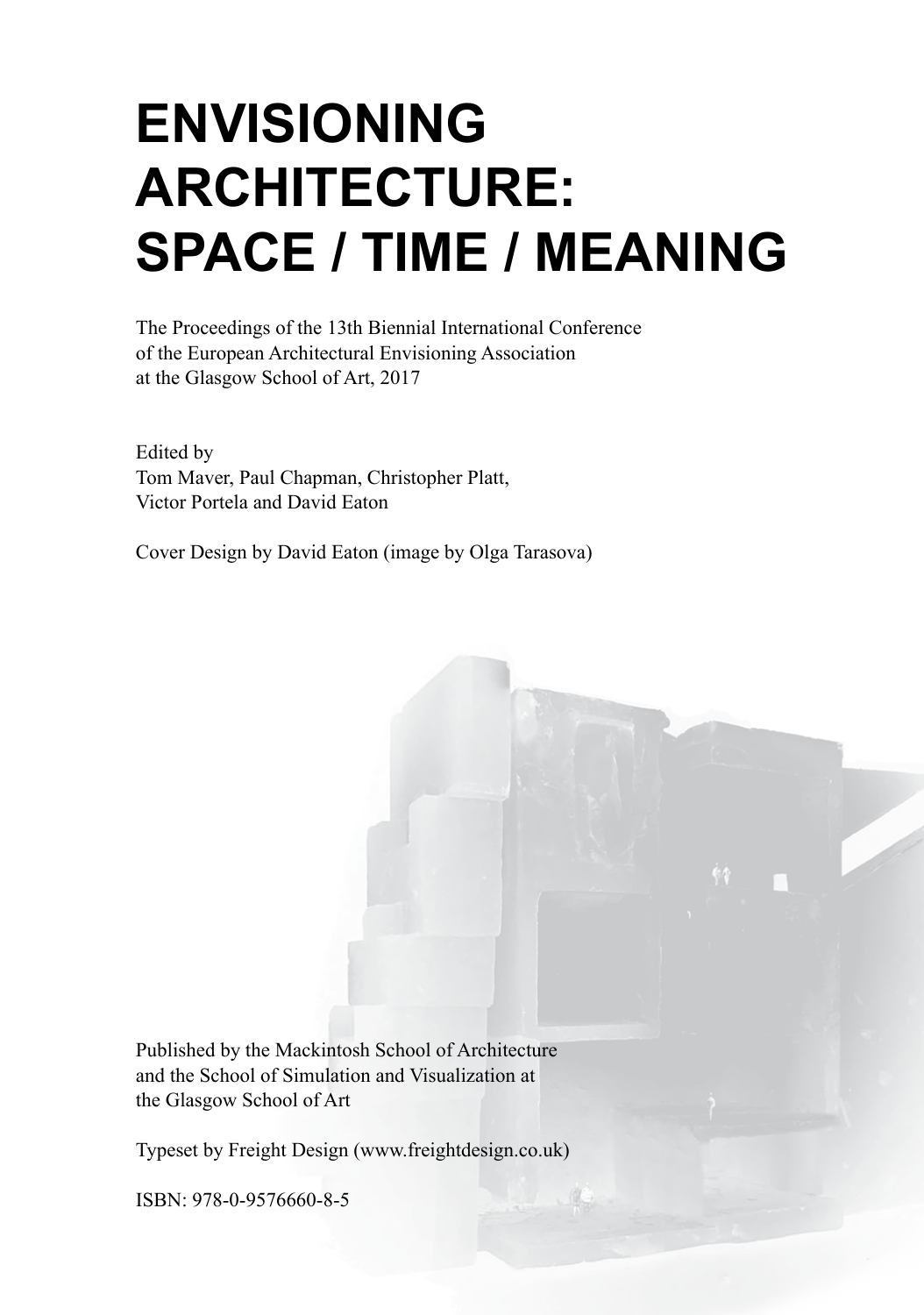Barbara E.A. Piga <sup>a</sup>, Eugenio Morello <sup>a</sup>, Marco Boffi <sup>b</sup>, Nicola Rainisio <sup>b</sup>, Giovanni di Liberto b a Laboratorio di Simulazione Urbana Fausto Curti, Department of Architecture and Urban Studies, Politecnico di Milano, Milan, Italy, **b** Department of Cultural Heritage and

Environment, Università degli Studi di Milano, Milan, Italy

## **Sharing the experience of urban design schemes through immersive simulation**

#### **Introduction: aim and research context**

The recent activity of citizens' engagement for communicating the redesign scheme of an urban street using immersive simulation techniques is presented in this paper. The use of multiple tools during events with lay people and local stakeholders was tested in order to investigate the potential use of novel technologies for improving the understanding and the sharing of information in relation to urban transformation processes. In particular, the focus of this paper is about the use of immersive and dynamic experiential simulation in public events. The evaluation of the enabled experience was supported by the direct observation of people reactions to simulations and through dedicated surveys submitted right after the visualizations.

The research domain of this activity is experiential simulation. Recent ICT development enables today to develop impressive tools for enhancing the quality of multi-sensory simulations: firstly, the quality and speed of image production has tremendously accelerated through fast-rendering techniques that will lead in the near future to trial-and-error processes whereby almost real-time alternative design solutions will be tested in co-design activities (responsive loops); secondly, novel visualization modalities through immersive reality, completely change the fruition of simulations from static and distant objects to fully engaging tools (experiential simulation).

The proposed exploration is based on the use of novel envisioning tools, in particular immersive reality, transferred to the communication of urban design transformation. In particular, as a long-term research objective, we want to investigate how the use of these tools – and in general architectural simulation – in design and codesign domains can impact the evaluation of design schemes and the overall progress of the design process.

Only few examples of similar applications are available and have been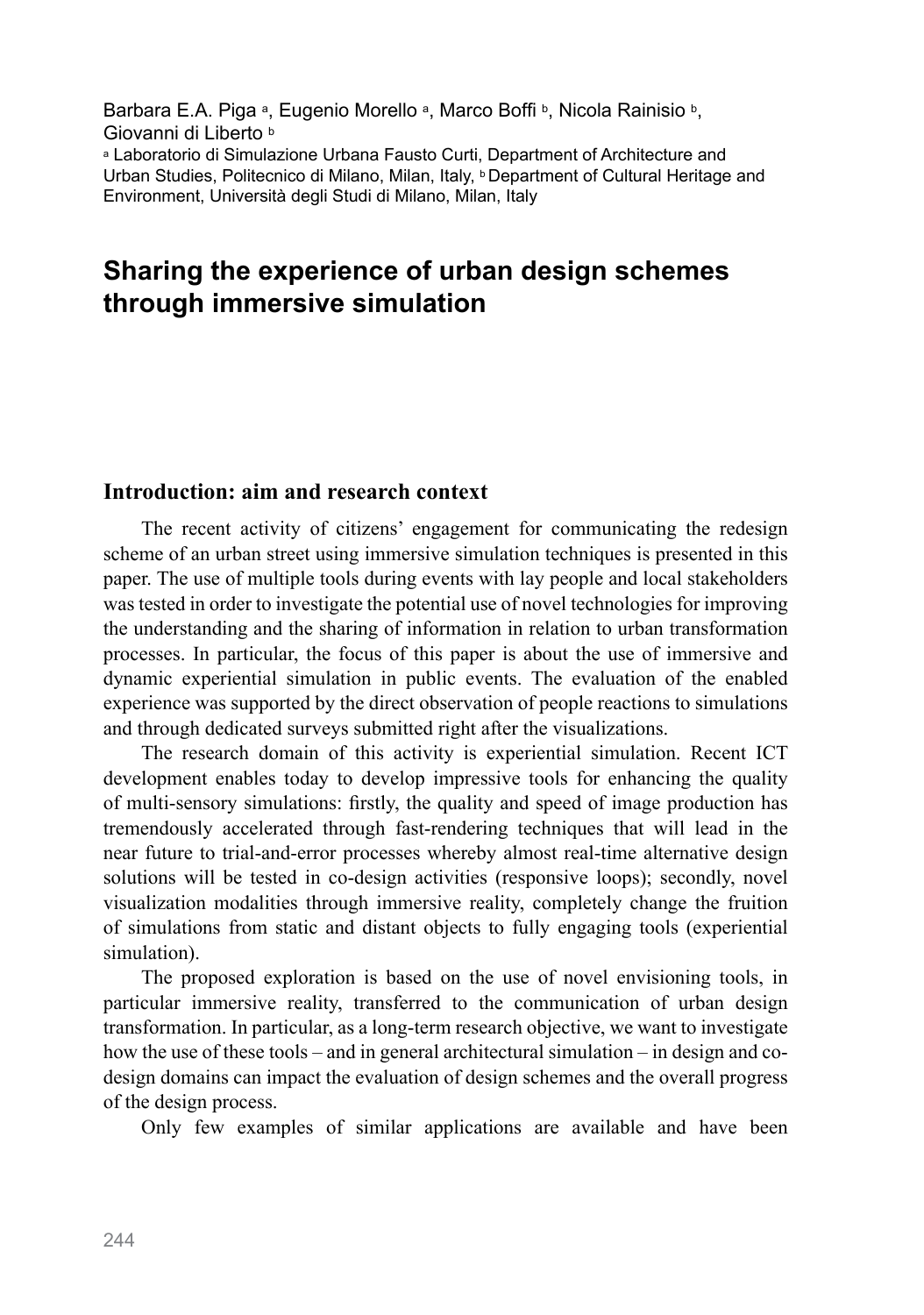exhaustively documented<sup>1</sup>. We argue that the experience is still unripe because of the following reasons: firstly, technologies are under continuous refinement, and the rapid evolution of the tools did not allow to root these tools in the practice with a reasonable level of maturity in the urban design domain; secondly, the rapid evolution was not well documented by scholars operating in the domain of visualization of architecture and the design of participatory design processes<sup>2</sup>; thirdly, people are simply not trained and used to visualize virtual environments through immersive technologies, and this affects – or even alters – their evaluation of displayed scenarios. For instance, the 'surprise effect' resulting from the use of immersive viewers for the first time can distract from the evaluation of the content, i.e. the design scheme represented by the visualization.

#### **The case-study application**

The regeneration project called "Ripensiamo insieme via Celoria!" (Let's imagine via Celoria together!) was launched as part of the sustainable campus initiative running on our district between the two major universities, namely the Politecnico di Milano and the Università degli Studi di Milano. The project proposes the redesign of a public road that represents the *trait d'union* between the two universities. Potentially, the street could represent the core of the district and it is also located at the very centre of the campus. In short, it could become the university walk crossed every day more than 20.000 students. Nevertheless, today the street is a neglected space, and its major function is to host the cars of the university commuters. Recent sustainable mobility policies, declining trends of car ownership, and resilient water management solutions of public open spaces, are only few of the topics that legitimate the civic willing to give back this space to people for hosting social activities and eco-systemic services.

The design exploration started in 2014 with the production of three schematic transformation scenarios, with the idea of opening a debate with public stakeholders and people. For instance, the idea was not to influence people with an established solution (which, indeed, we did not have at that time), but to initiate an engagement process and listen to people issues. This first part of the process is summarized in a previous paper by the authors in 20153.

After the first phase of listening to community needs and meeting with public stakeholders in 2015, a design scheme collecting all the inputs was produced with the idea of giving it back to people evaluation and gather reactions. The new design scheme mainly proposes the removal of most of the car parking lots that cover most of the horizontal surfaces today, the introduction of traffic calming solutions and the substitution of pavements and furniture.

According to our design approach, a photorealistic representation of the future

<sup>1</sup> On the use of digital visualizations for participatory planning for landscape design and urban design: Appleton & Lovett, 2005; Bates-Brkljac, 2007; MacFarlane at al., 2005; Wergles & Muhar, 2009.

<sup>2</sup> One solid reference to our research is represented by the work of Eckart Lange at the University of Sheffield, UK (Lange, 2005; Bishop & Lange, 2005).

<sup>3</sup> Piga et al, 2015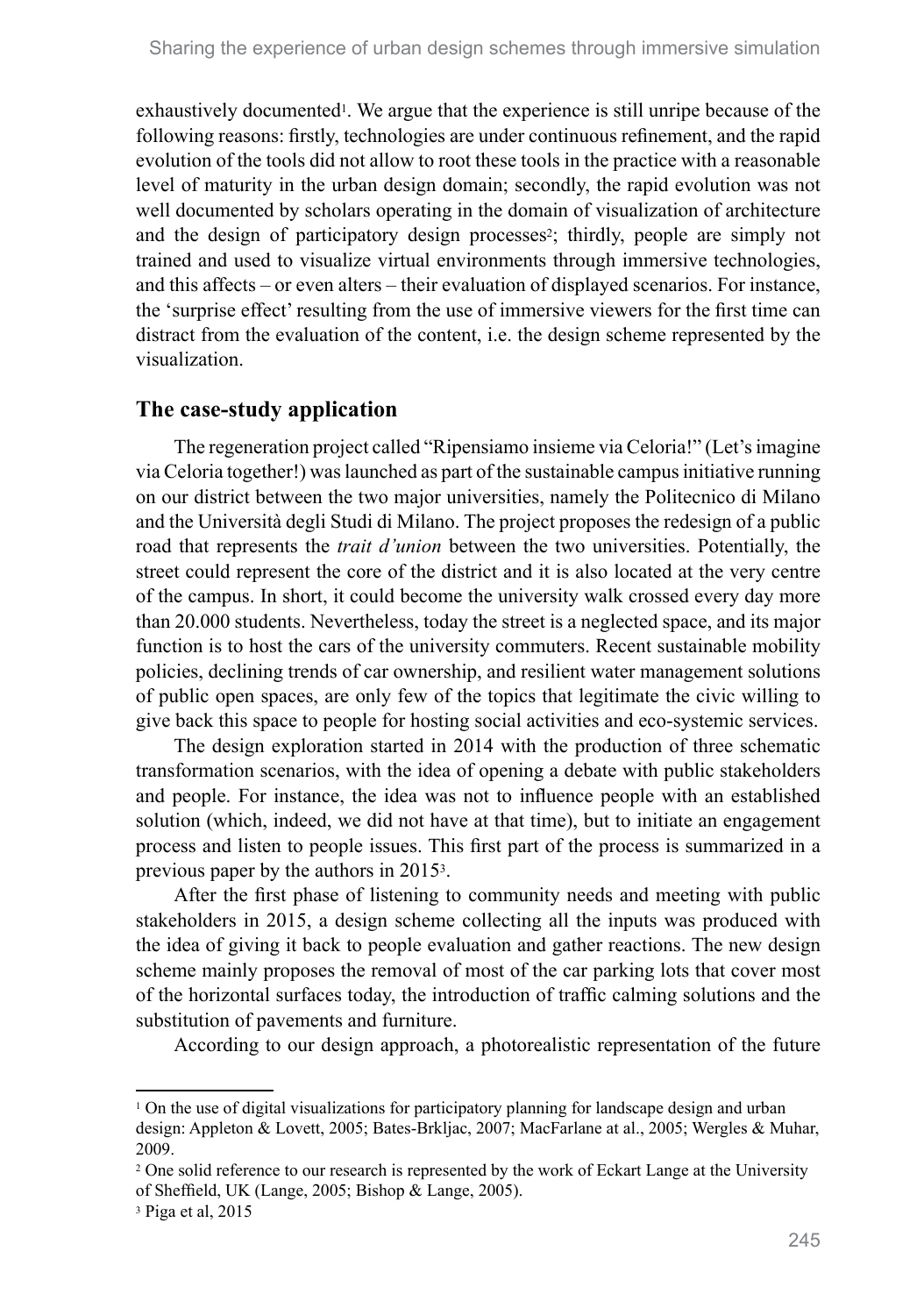scheme based on dynamic and immersive simulation was the proper modality towards the twofold aim of engaging (more) people with a trustful anticipation of future spaces and at the same time communicating the sense of experience as close as possible to future reality, in order to collect informed reactions to the future atmosphere of the envisioned place. Figure 1 represents a snapshot of an immersive tour of the road, which was depicted before and after the proposed transformation. The engagement phase activated through the use of immersive simulation is the object of this paper and is presented in the next section.



Fig. 01. The simulated urban environment: above, the digital representation of the current street landscape and below, the proposed design scheme.

#### **The application: using immersive simulation in public events**

Three public events provided the testbed for our methodology. The first occasion was an evening meeting organized at the municipal hall totally dedicated to the exploration of the redesign project. On the opposite, the second and the third events were outdoor activities (one happening directly on the street interested by the redesign process), which were not directly related to our exploration, because one was the Spring Party organized by the students and the second was a day dedicated to outdoor sport activities. This remark is important because not all the people we engaged during the events had a precise idea about the street redesign project, hence totally free of any prejudice about the transformation.

Our first scope was to achieve the engagement of people during the public events. Literally, we had to catch their attention and invite them to test our simulation and join our debate about the proposed urban transformation with different products: the use of immersive simulation with Head-Mounted Displays (HMD), i.e. visors and cardboards equipped with smartphones, a selfie-wall, i.e. a big printed poster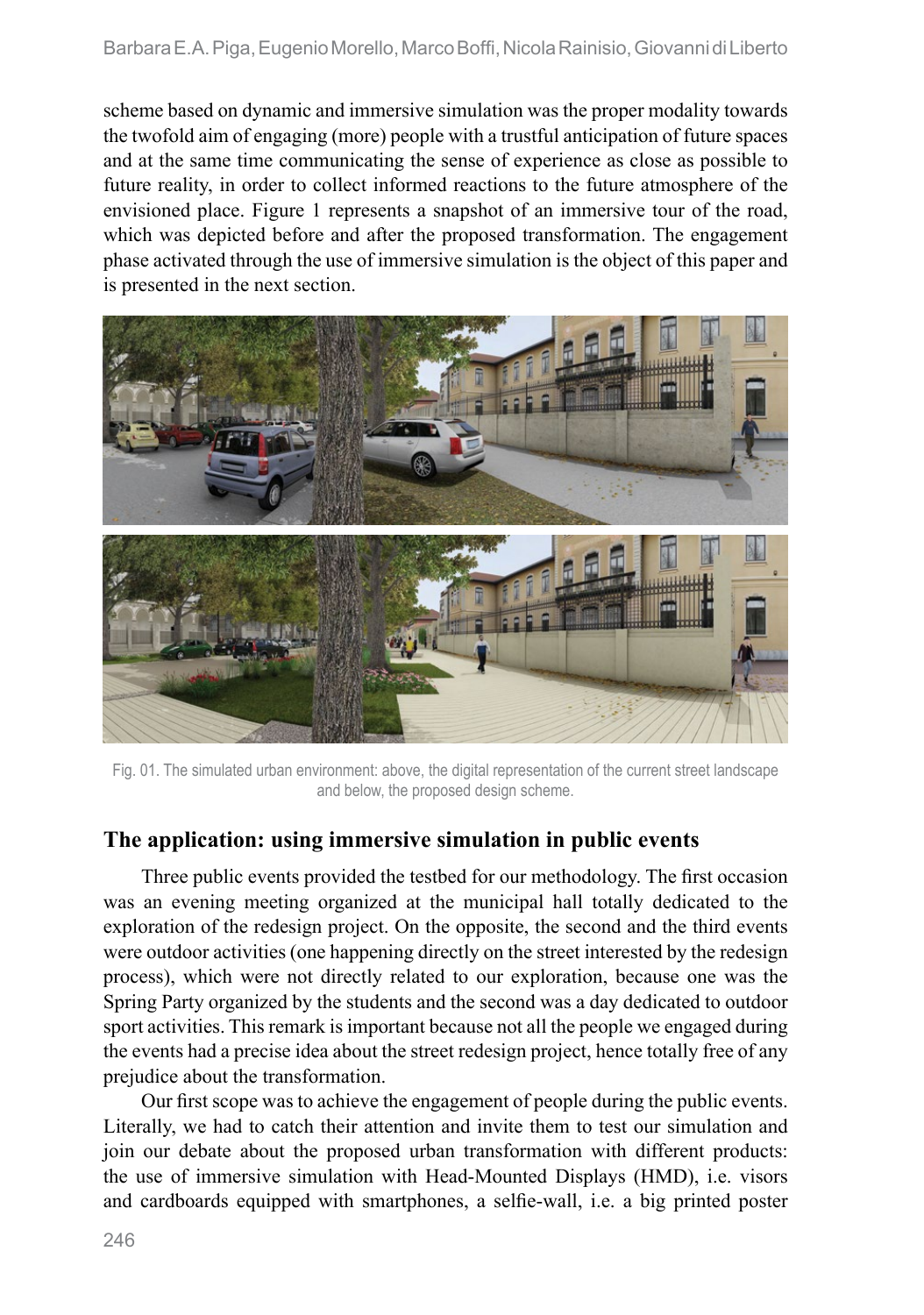depicting the envisioned future environment, and a physical model of the street in scale 1:200 (Fig. 02). Moreover, the digital advertisement and engagement happened through social media4 along the whole process, and it is indeed a powerful tool for continuously and a-synchronically engaging people in the discussion and provide a repository of our work.



Fig. 02. Used tools: Head-Mounted displays; selfie-wall and physical model.

Moreover, social offer now the possibility to add panoramic images that people can navigate by scrolling the mouse.

#### **The experiment**

The experiment consisted in the testing of the immersive spherical panorama of the envisioned transformation of the street with people during the events. The transformation was shown as a 3-D photorealistic virtual model of the street, depicting an ordinary day, including also some noise features like dust and leaves on

<sup>4</sup> A Facebook page was created (https://www.facebook.com/Via-Celoria-Milano-Citt%C3%A0- Studi-Campus-Sostenibile-433083053490339)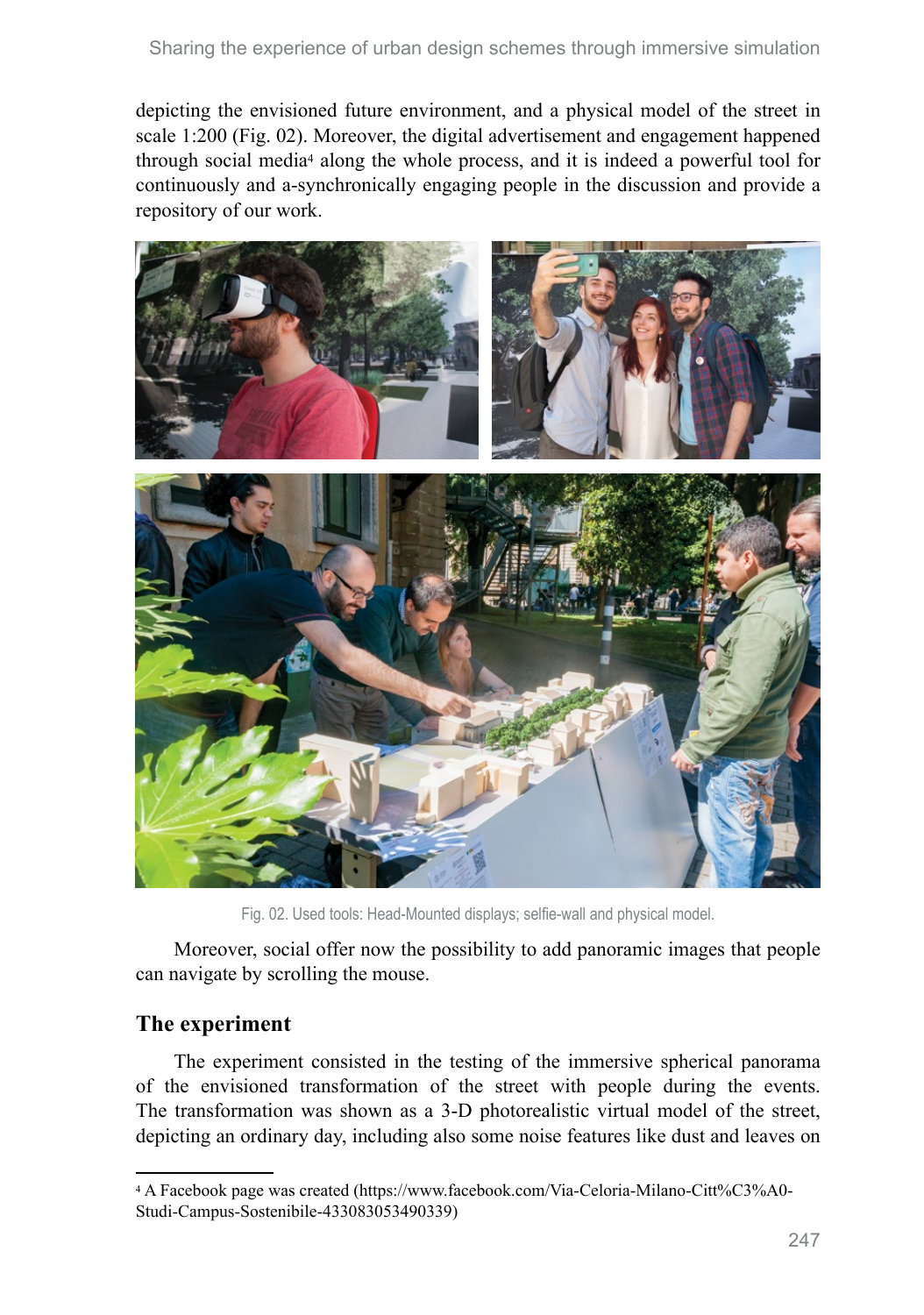the pavements. Three were the spots on the street offered to the users, which were able to navigate through the scenes simply pressing a button on the visor. The introduction of noise and small features that help in giving back the atmosphere of a place into a rendered image, is a crucial aspect in order to increase the sense of legibility and recognition of an environment, thus eliminating the feeling of distance that sometimes digital representation generates to the observer<sup>5</sup>.

After the immersive experience with the visors which lasted few minutes, the observer was asked to fill a survey aiming at evaluating the reaction to the digital immersive environment. The final goal of this inquiry was to support our future research in the production of more engaging and reliable images.

The survey was based on the seminal work in the discipline of environmental psychology consolidated in the late 80ies, whereby a number of scholars investigated the relationship between man and the (built) environment, in order to extract clues about affordances, quality and well-being generated and offered by the built environment<sup>6</sup>. This wide dataset was able to provide a varied and holistic picture of how the chosen location could be perceived once designed and built. In particular, the dispensed survey covered four main areas, whose items were pre-tested during the first event and then adapted for the final version during the second and third ones. Firstly, taking inspiration from the *preference matrix*7 four variables of environmental preference have been investigated trough appropriate items: coherence, legibility, complexity and mystery. Secondly, the perception of other immaterial features linked with psychological well-being has been analysed referring to *flow*, a construct described by Csikszentmihalyi (1975/2000) that defines a condition of engagement and enjoyment lived by people while performing challenging tasks; it allows to characterize the kind of interaction with the environment experienced by people. The third part has been designed including the ITC-SOPI developed by Lessiter and colleagues (2001), to measure the sense of presence elicited by the tools used by participants to explore the digital environment. Finally, we have included a fourth part with free adjectives to be associated to the environment, to capture spontaneous feedbacks on place perception; this last part has investigated also the local affordances in terms of possible actions to be performed there. This wide dataset was able to provide a holistic picture of how the chosen location could be perceived once built and about the psychological well-being that it might elicit.

#### **Evaluation of the design proposals**

Concerning the evaluation of our work and the overall activity about the use of immersive simulation, we mainly refer to two modalities: the sound recording of the direct feedback by people during the events, and a more scientific modality consisting in a survey submitted right after the experience of the immersive simulation.

The collection of suggestions occurred in different modalities: talking to people,

<sup>5</sup> This topic is well documented by Kepczynska-Walczak & Walczak (2013)

<sup>6</sup> The main references refer to the well-known research work by Kaplan & Kaplan (1982, 1987) and Gibson (1979)

<sup>7</sup> Kaplan & Kaplan, 1982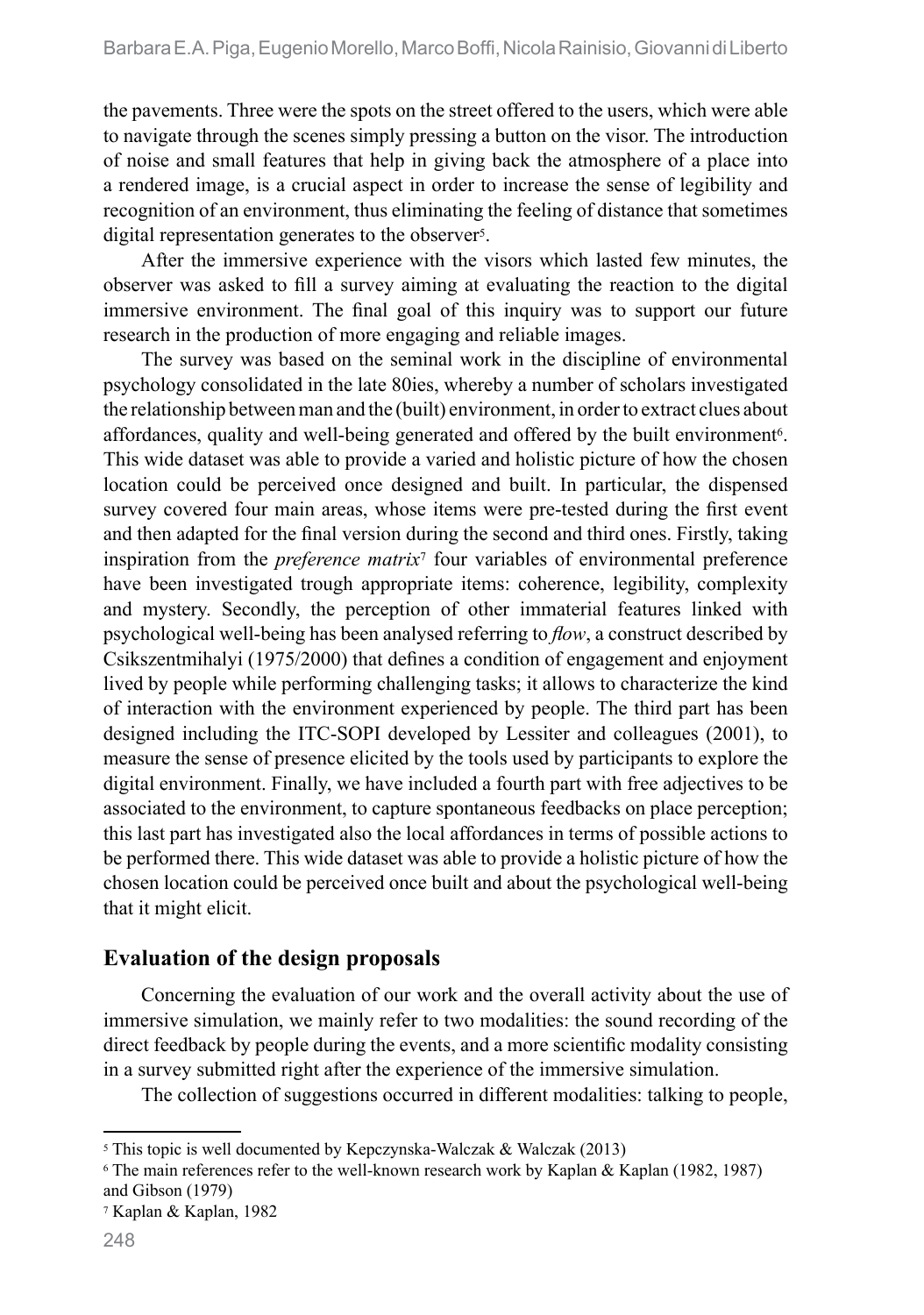taking notes, audio and video recording and taking pictures of people during and right after the experience of immersive simulation. This part of evaluation did not follow a scientific protocol and refers more to a qualitative assessment about both the content of the visualization and the usability and appreciation of the technology. We did not notice any significant obstacle in using the technology considering the age of the users: both young and old people completed the experiment without major hinders or complains.

During the three events we collected 203 surveys in total, as reported in Table 01. The filling out of the questionnaire and the interpretation of the data is still ongoing and will be the subject of a future paper.

| Event                                               | <b>Filled questionnaires</b> |
|-----------------------------------------------------|------------------------------|
| Presentation at the Municipality 3 Hall, 18.04.2016 | 29                           |
| Spring Party, 20.05.2016                            | 122                          |
| Sport Day, 28.05.2016                               | 52                           |

Table 01. Facts about the questionnaires collected during the event

#### **Considerations and future work**

During the activities carried out in 2016 we collected numerous reactions that will inform the refinement of the design solution by including the final observations that are pertinent with the development of the design scheme.

Afterwards, we will present again the refined design scheme to local representatives of the public municipality, and the redesign of the street will be included in the larger envisioning scenario for the whole university district that is currently in progress, after the decision of the State University to relocate the scientific schools to another campus, thus opening completely new scenarios of occupation for large portions of the district. Of course, this new and unexpected scenario will completely change the center of attention of the public discussion. Nevertheless, the improvement of the environmental quality of the public space in the district becomes even more relevant in a process of temporary abandonment and new inhabitation of large portions of the district.

Concerning the use of immersive simulation in public events, our experience shows that the proposed modality for engagement and co-design is very powerful and at the same time very delicate. In fact, on one side, it can improve the understanding of the future built environment, on the other it can manipulate the evaluation of proposed design solutions, because people tend instead to evaluate the device and the immersivity of the experience. In fact, the "wow effect" of immersive reality can distract the observer from the main scope of her/his task, but the novelty of the experience will be reduced in the future once HMDs will be widely diffused. Moreover, the content of the displayed image has to be coherent with the expected outcome in place according to 'ecological validity' principles.

Finally, the use of immersive simulation was used in this work for sharing information and communicating the photorealistic representation of a design scheme.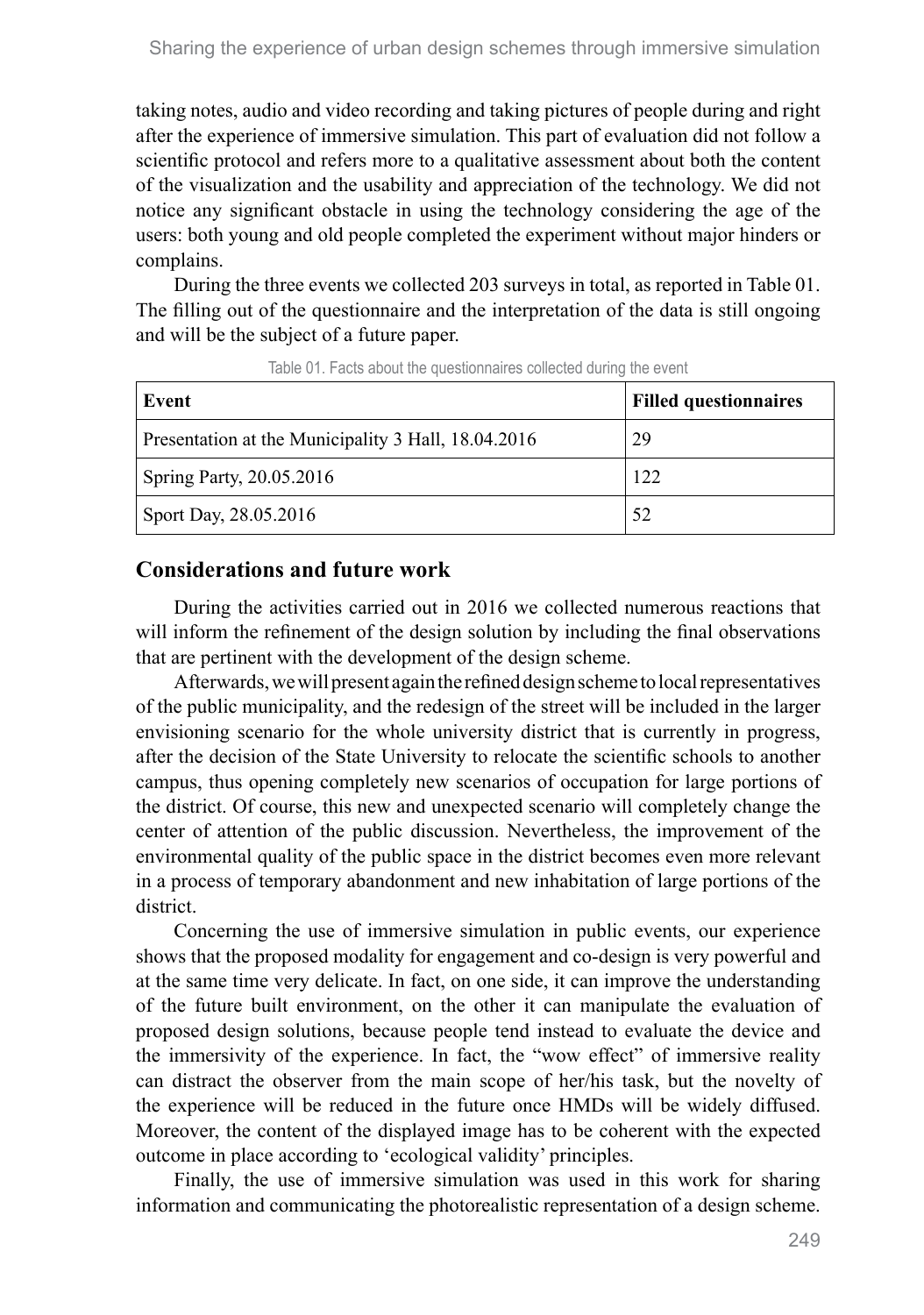Future work will extend the application to co-design processes in a continuous refinement of design solutions together with citizens and stakeholders. If this task seems to be too expensive and time-consuming under current conditions, it will be less and less the case in the future with the improvement of fast rendering techniques.

### **Bibliography**

- Appleton, Katy; Lovett, Andrew. "GIS-based visualisation of development proposals: reactions from planning and related professionals. *Computers, Environment and Urban Systems*. vol 29:3. 2005. p. 321-339.
- Bates-Brkljac, Nada. "Investigating perceptual responses and shared understanding of architectural design ideas when communicated through different forms of visual representations". In: Banissi, Ebad; Burkhard, Remo Aslak; Grinstein, Georges; Cvek, Urska; Trutschl, Marjan; Stuart, Liz; Wyeld, Theodor G; Andrienko, Gennady; Dykes, Jason; Jern, Mikael; Groth, Dennis; Ursyn, (eds.), *Proceedings of the 11th International Conference on Information Visualisation*. Zurich: IEEE. 2007. p. 348-353.
- Bishop, Ian D.; Lange, Eckart. *Visualization in Landscape and Environmental Planning: Technology and Applications*. London, New York: Taylor & Francis. 2005.
- Csikszentmihalyi, Mihaly. *Beyond boredom and anxiety*. 1975/2000. San Francisco: Jossey-Bass.
- Gibson, James J. *The ecological approach to human perception*. 1979. Boston, MA: Houghton Mifflin
- Kaplan, Stephen. Aesthetics, affect, and cognition—Environmental preference from an evolutionary perspective. Environment and Behavior. vol. 19:1. 1987. p. 3-32.
- Kaplan, Stephen, & Kaplan, Rachel (eds.). *Cognition and environment— Functioning in an uncertain world*. 1982. New York, NY: Praeger.
- Kepczynska-Walczak, Anetta; Walczak Bartosz M. "Visualising «genius loci» of built heritage". In: Morello, Eugenio & Piga, Barbara (eds.), *Envisioning Architecture: Design, Evaluation, Communication, Proceedings of the 11th conference of the European Architectural Envisioning Association*, Rome: Edizioni Nuova Cultura. 2013. p. 451-457.
- Lange, Eckart. "Issues and Questions for Research in Communicating with the Public through Visualizations". In: Buhmann, Erich; Paar, Philip; Bishop, Ian David; Lange, Eckart, *Trends in Real-Time Landscape Visualization and Participation*. Anhalt (Germany): 6th International Conference on Information Technologies in Landscape Architecture. 2005. p. 1-11.
- Lessiter, Jane; Freeman, Jonathan; Keogh, Edmund; Davidoff, Jules. "A crossmedia presence questionnaire: The ITC sense of presence inventory". *Presence: Teleoperators, and Virtual Environments*. vol. 10. 2001. p. 282- 297.
- MacFarlane, Robert; Stagg, Harry; Turner, Keith; Lievesley, Matthew. "Peering through the smoke? Tensions in landscape visualization". *Computers,*